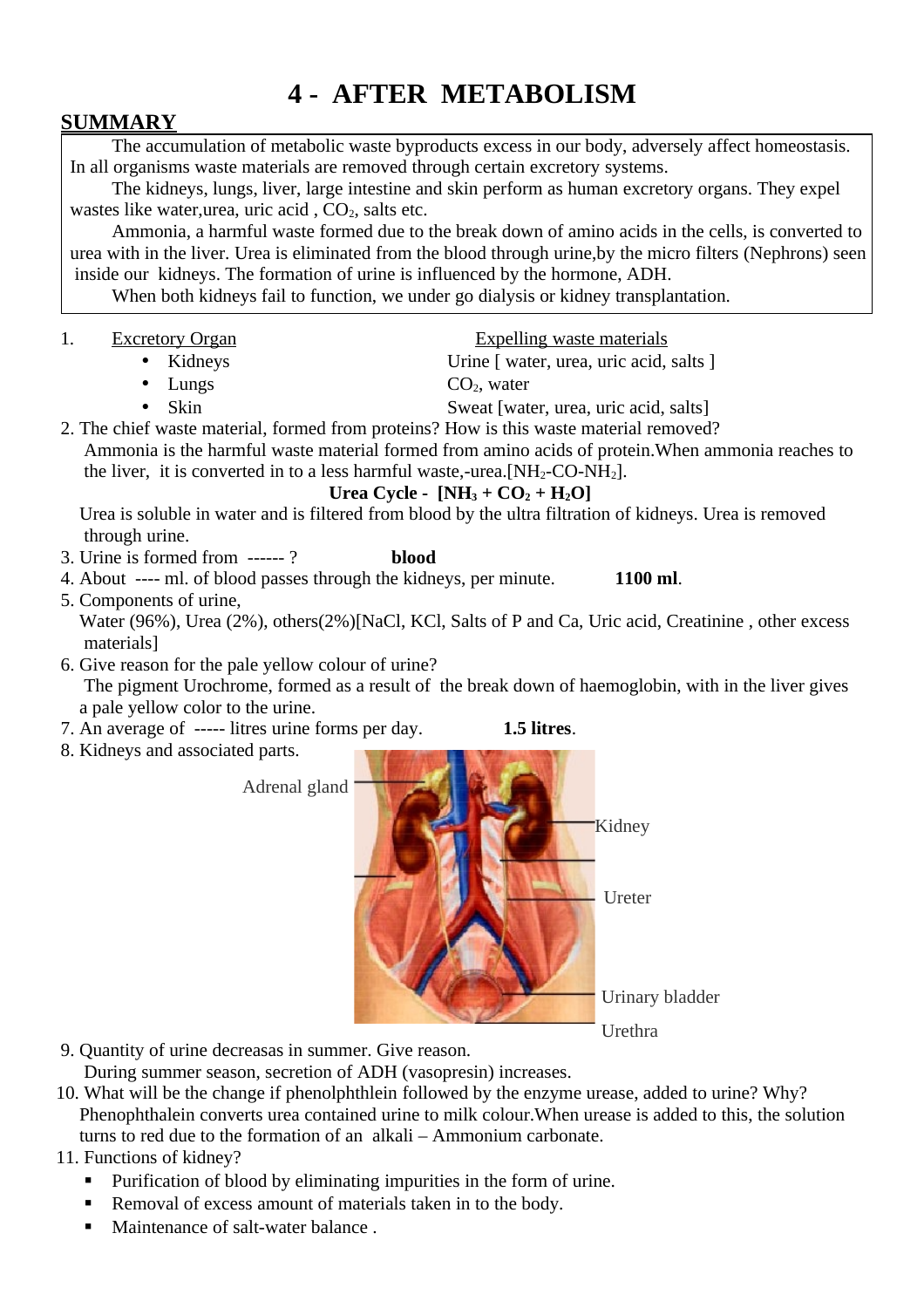- 12. Precautions taken for the healthy functioning of kidneys? Drink 2-3 litres water per day . Time to time urination. Control the use of antibiotics. Personal Cleanliness
- 13 Internal structure of human kidney.

 The outer region – **cortex,** is dark red in colour and contain 12 lakhs of micro filters [nephrons].

 The inner region, where long tubes (renal tubules) of nephrons seen, is the **medulla**. The collecting ducts of nephrons are open to an area – **pyramids**, which inturn reaches to the branches of **pelvis**.

 Urine, reached in the pelvis is carried to urinary bladder through the **ureter**. **Renal artery** carries blood to the kidney and the **renal vein** carries blood from the kidney.



14. The basic functional units of kidney? **Nephrons**.

15. Structure of nephron



9846626323

16.Formation of glomerular filtrate.

 Glomerular filtrate is the fluid collected inside the Bowman's capsule through the ultra filtration of blood.Both the walls of glomerulus and the Bowman's capsule help for filtration. After reabsorption of essential substances , the remaining glomerular filtrate becomes urine.



**BLOOD GLOMERULAR FILTRATE URINE** 

- 17. The size of afferent vessel is some what larger than efferent vessel. Reason? After the formation of glomerular filtrate through ultra filtration, the quantity as well as the pressure of blood decreases.However reduced size of blood vessel helps to sustain blood pressure to some extent.
- 18. Though 127 ml. of glomerular filtrate is formed every minute, only an average of 1.5 litre urine[1%] will be formed per day. Why ?

 While glomerular filtrate flows through the renal tube,99% of the fluid will be reabsorbed by the blood vessels around the tube. Only the remaining 1% forms as urine.